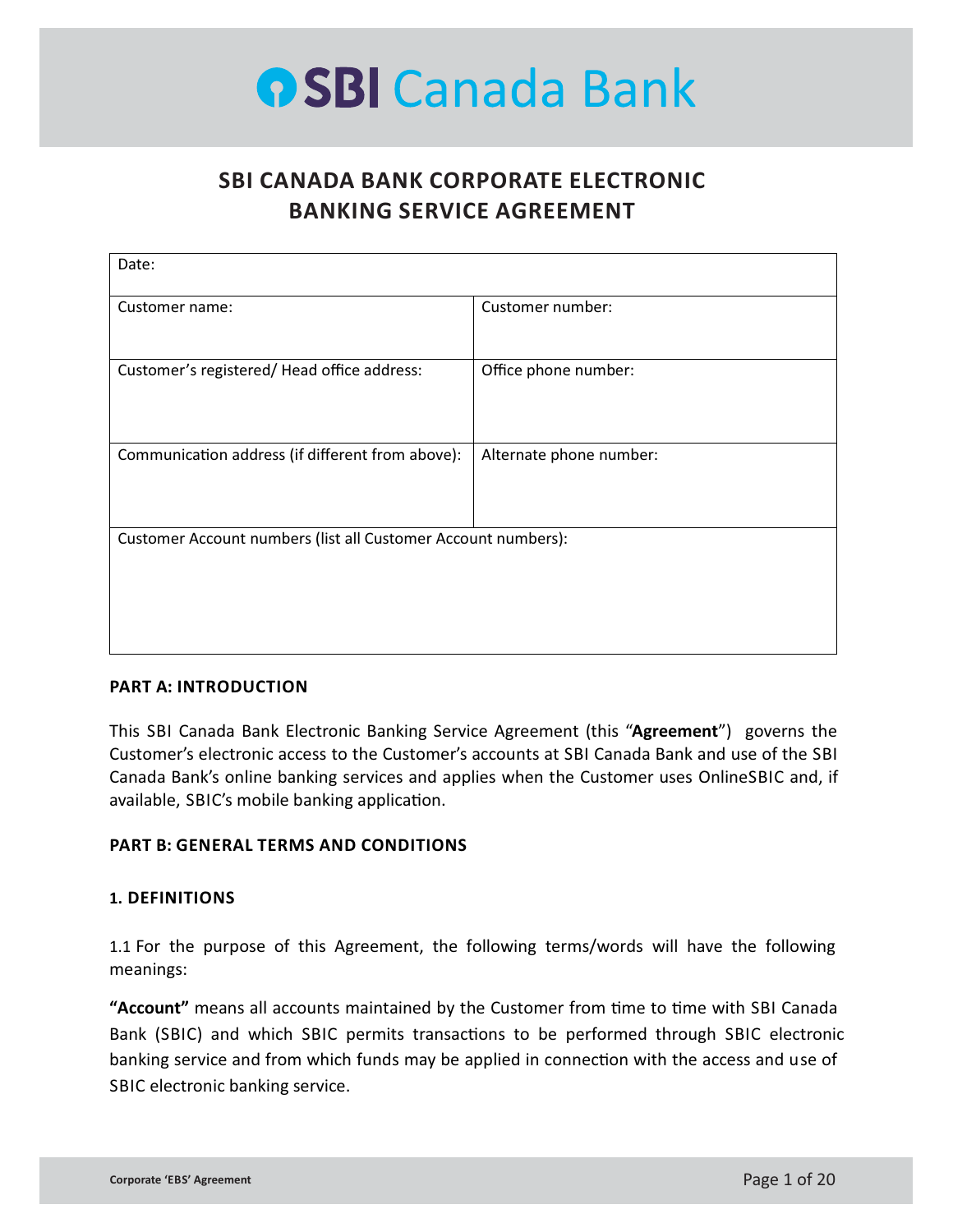"Agreement" refers to these SBI Canada Bank Electronic Banking Service Terms and Conditions Terms & Conditions

**"Authorized User**" means each individual that the Customer designates as authorized to transact on behalf of the Customer.

**"Bill Payment"** refers to the online debit payment feature available for payment to select utilities and processed through SBIC electronic banking service. This allows the Customer to debit funds from its account with SBIC to pay for goods and services to a third party participating in bill payment.

"**Business Day**" means any day excluding Sunday or a statutory federal or provincial holiday in Canada and does not include any other day when the Bank is closed for business.

**"Customer"** means the customer named above that enters into this Agreement with SBI.

"Domestic Fund Transfer" or "DFT" refers to the facility whereby Customers can remit funds electronically between their accounts held at SBIC and their accounts held at other financial institutions in Canada.

**"OnlineSBIC"**is SBIC's corporate internet banking service.

"Password" means any personal identification number, word, depiction, phrases, symbols, codes or other identification (electronic or otherwise) issued or assigned by SBIC to the Customer or otherwise selected by the Customer to enable the Customer access to any account and/or to operate any security device on behalf or for the Customer's Account(s) and/or to use the Services and shall include any confidential number, word, depiction, phrases, symbols, codes or other identification (electronic or otherwise) as may from time to time be chosen by the Customer to replace or reactivate the original password issued or assigned and that is used to confirm the Customer's identity whenever the Customer uses the Services and shall also include onetime passwords and response codes generated by any security devices.

"**Payment**" means any payment, debit or transfer made using OnlineSBIC or, if available, SBI's mobile banking application, including DFT and Telpay bill payment

**"Remit to India"** refers to the facility for transferring money to the Customer's bank account or any other beneficiary's bank account in India.

"Services" means OnlineSBIC and, if available, SBIC's mobile banking application, which each enable the Customer to obtain information from SBIC and give instructions to SBIC in respect of the Account(s) and for each of the products and services offered by SBIC, through electronic or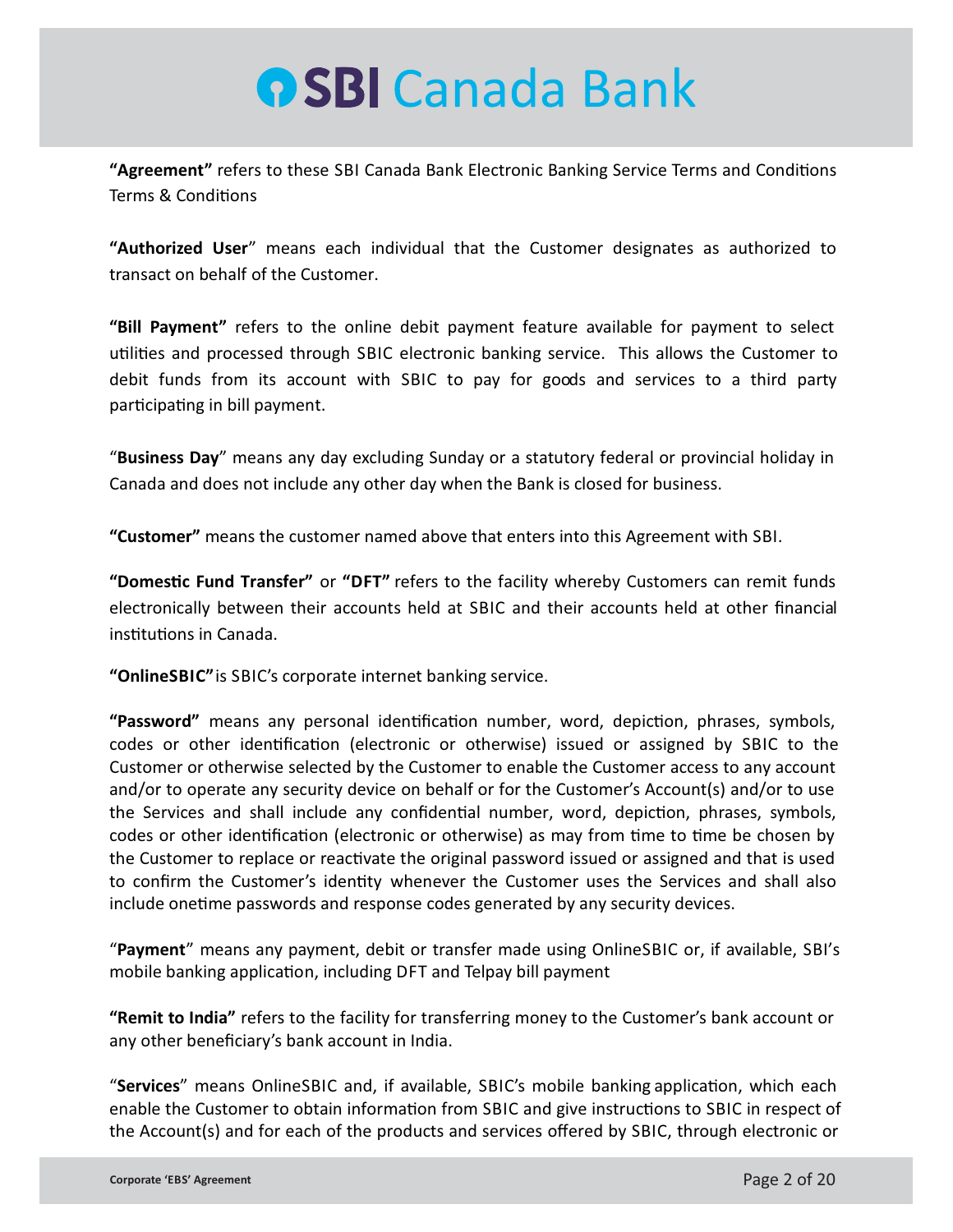telecommunications equipment or media including the internet, mobile devices, computers or other electronic or telecommunications equipment, terminal, system or otherwise.

**"SBIC"**means SBI Canada Bank.

**"SBIC Platform"** means the website owned and maintained by SBIC and located at the URL www.sbicanada.com (or such url as SBIC may determine from time to time) and/or the SBIC mobile application, if available.

**"State Bank Group"** means any bank under the State Bank Group and shall include State Bank of India, Corporate Centre, Mumbai.

"User ID" means the unique personal identification name, number, character or combination of any of these issued or assigned by SBIC to each of theCustomer's Authorized Users (or selected by the Customer or an Authorized User) which designates the individual as an Authorized User of the Services and which enables the each Authorized User access to the Customer's Account(s) and/or to operate any security device on behalf and/or to utilize the services offered or provided by SBIC.

1.2 The headings in this Agreement are for convenience only and shall not affect its interpretation.

The word "may" when used in reference to SBIC, means at the option and sole discretion of SBIC. Unless specifically stated otherwise, references to time are to local time of SBIC located in Toronto.

The word "**including**" followed by a list means that the listed items are just examples of what SBIC are referring to, but there may also be other examples as well that SBIC have not listed.

### **2. Changes:**

2.1 **Changes to this Agreement.** Other than as required by law, SBIC can change this Agreement at its sole discretion at any time by giving the Customer notice of the change.

2.2 **Changes to the Services.** SBIC may add, remove or change any part or feature of the Services, without giving the Customer notice. This Agreement will apply to any of the Services (or parts or features thereof) added or changed by SBIC.

### **3. The Services**

3.1 The Services enable the Customer to have access to the Account(s) and/or to effect certain banking transactions, including without limitation, instructing SBIC on funds transfer, bill payments by electronic means through the use of personal computers, mobile devices, or other devices. Where the Customer requests for the Services to be made available for the operation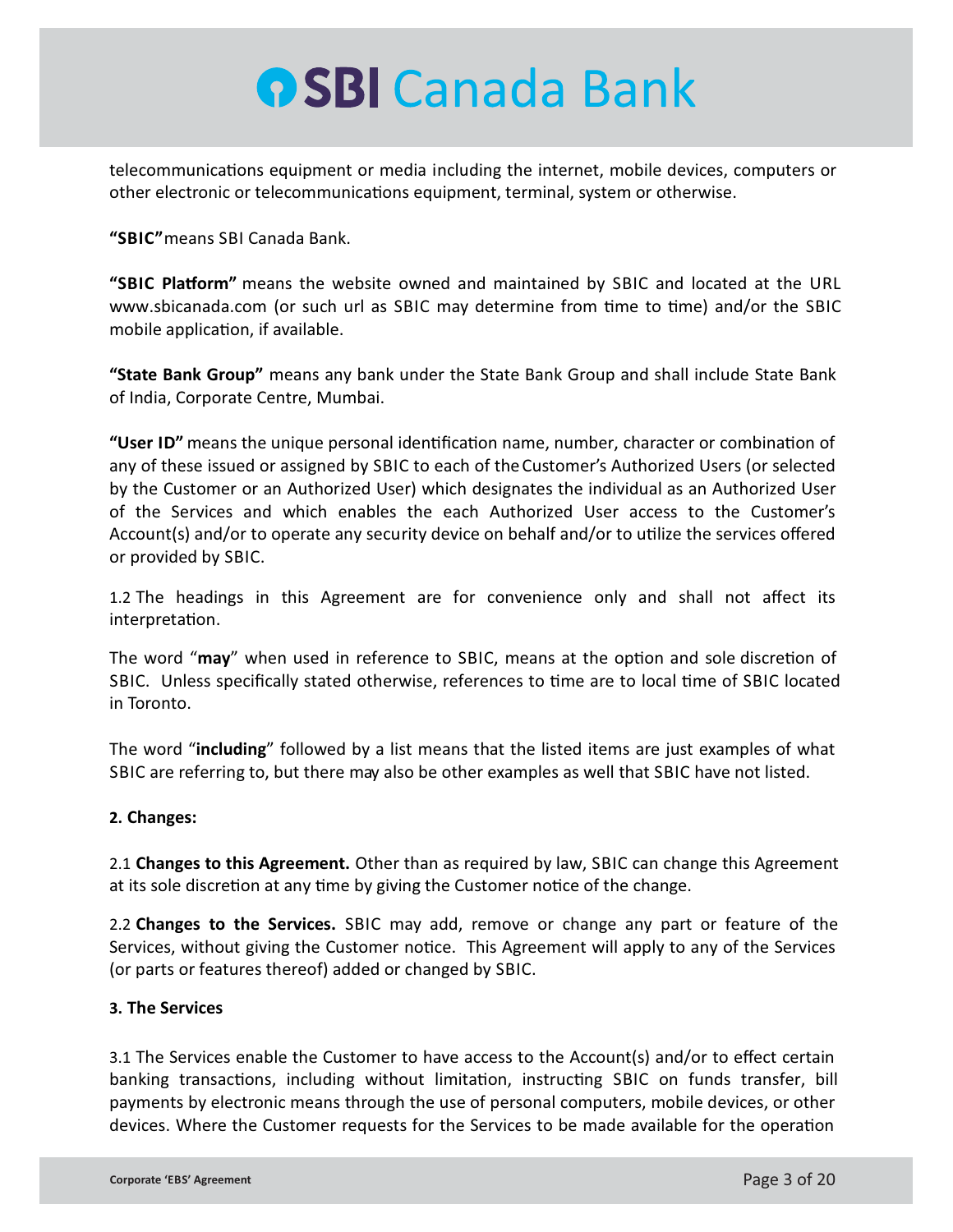of the Customer's Account(s), SBIC may at its discretion, allocate and notify the Customer of the User ID and a Password for each Authorized User or allow Customer / each Authorized User to generate User ID and Password. User IDs and Passwords generated by the Customer must be carefully selected so they cannot be easily guessed. The Customer may access the Account(s) upon the correct input of the Customer's User ID and Password and where applicable, security code.

3.2 The Services shall be provided in accordance with this Agreement or such other terms and conditions as may be notified to the Customer from time to time. In particular, the Customer agrees to the following:

3.2.1 each Authorized User designated by the customer is authorized to view the Customer's Account information and transact on behalf the Customer using the Services

3.2.2 not to reveal the Customer's User ID and Password to any other party and shall take all necessary steps to prevent disclosure of the Customer's User ID and Password to any other party. Customer shall ensure that only its Authorized Users have access to Customer's User ID and Password. In the event the Customer's User ID and Password is disclosed or discovered by any other party, the Customer shall immediately notify SBIC and change the same. If the Customer requires a password reset, the Customer may contact SBIC to reset its password or can reset its password online through the ``Forgot Password`` link.

3.2.3 to be responsible for obtaining and using the software and/or equipment necessary to obtain access to the Services at the Customer's own risk and expense and also be responsible for the performance and security (including without limitation taking all necessary measures to the extent reasonably possible to prevent unauthorized use or access) of any customer terminal used by the Customer in connection with the Services;

3.2.4 that SBIC may collect, store, communicate and process any Account(s) balance information by any means necessary for SBIC to maintain appropriate transaction and account records and to the release and transmission to and the retention by the relevant service providers of details of the Account(s), the Customer's User ID and Password, transaction password, transaction information and other information to enable the Customer's use of the Services (whether in Canada or elsewhere);

3.2.5 to be wholly responsible for all transactions executed using the Services and identified by the Customer's User ID and Password and where applicable, the transaction password. SBIC may debit the Account(s) with the amount of any withdrawal or transfer in accordance with SBIC's record of transactions; and

3.2.6 to accept SBIC's records of transactions as conclusive and binding for all purposes.

3.3 SBIC is hereby authorized by the Customer to accept, follow and act upon all instructions when identified by the Customer's User ID and Password and transaction password (where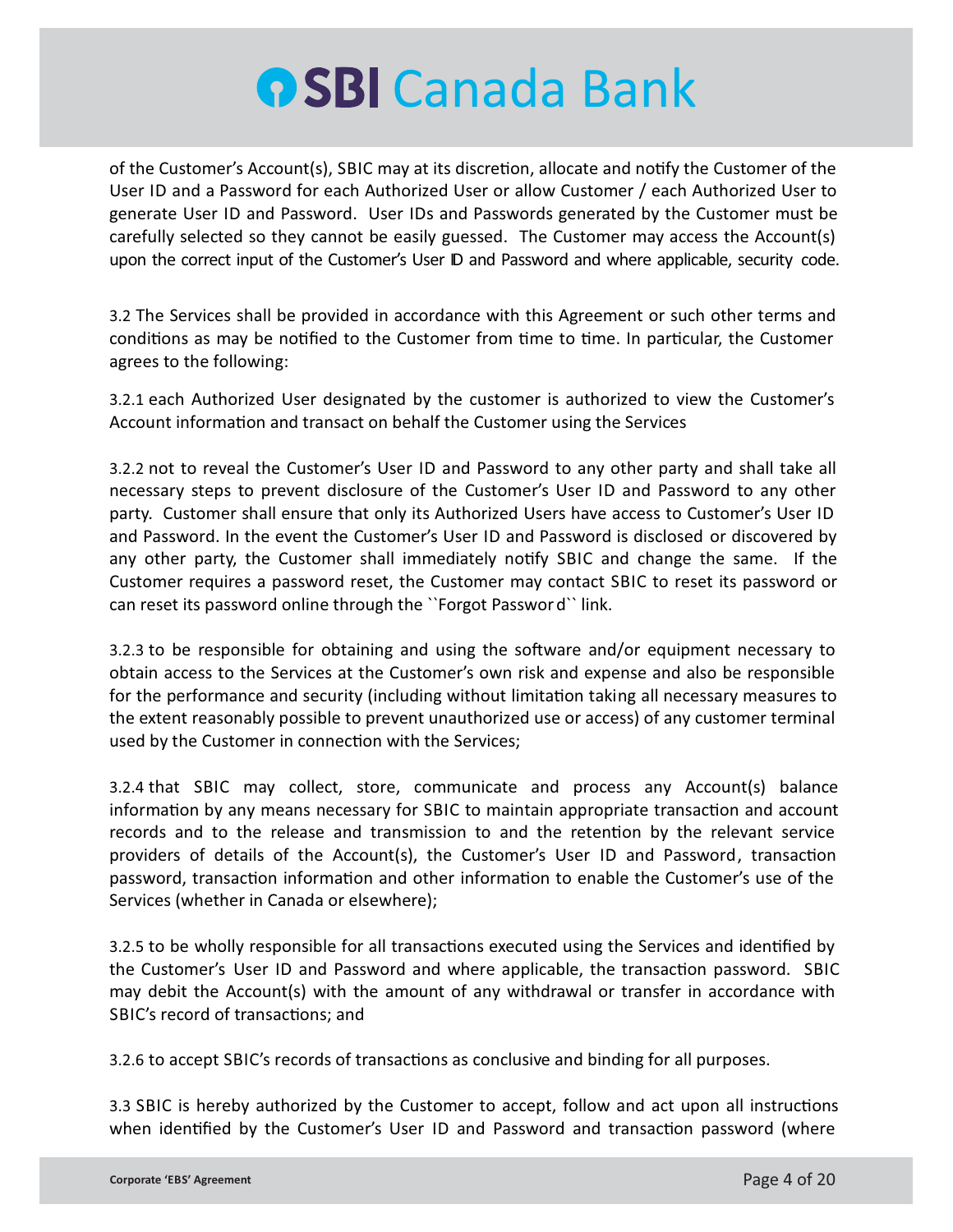applicable) including for other products and services to be made available to the Customer. SBIC shall therefore not be liable in any way, for acting in accordance with such instructions in good faith nor be obliged to investigate the authenticity or verify the accuracy and completeness of such instructions. Such instructions shall be deemed irrevocable and binding on the Customer upon SBIC's receipt notwithstanding any error, fraud, forgery, lack of clarity or misunderstanding in respect of such instructions. Subject to applicable laws of evidence, SBIC and the Customer agree not to object to admission of records (including computer records) of the other Party as evidence in legal proceedings.

3.4 The Customer represents and warrants that the Customer terminals through which access to the Services may be effected are free from any electronic, mechanical, data failure or corruption, computer viruses, bugs and/or other harmful or malicious software of any kind or nature whatsoever. SBIC shall not be liable for any defect, default, deficiency or malfunction in any security device, equipment or computer or system interference, electronic, mechanical failure or corruption, computer viruses, bugs and/or other harmful or malicious software of any kind whatsoever that may interfere with the Services, the Customer's telecommunication or computer system or that of SBI's, any relevant internet service provider, any telecommunication service provider or other service provider. If the Customer shall fail to upgrade the relevant software or to use the enhanced version of software, SBIC shall also not be liable for all loss and damage whatsoever arising from use of software of an older version. The Customer shall instead be solely responsible and liable for all loss and damage whatsoever arising from the Customer's breach of representation and warranty as aforesaid.

3.5 The Customer is aware that SBIC Platform for accessing the Services may contain links to websites controlled or offered by third parties. SBIC hereby expressly disclaims liability of any kind whatsoever arising from any information, materials, products or services posted or offered at any such third-party websites. SBIC does not in any way, endorse or recommend any product or service offered or information contained on those websites nor is SBIC liable for any failure of products or services offered or advertised at such third-party websites. Nothing in this Agreement shall be construed as creating or constituting a partnership, joint venture or agency relationship between SBIC and such third parties and the Customer acknowledges that such third parties do not have the ability to create any obligation on SBIC's behalf.

3.6 SBIC has only granted the Customer a non-exclusive license to use the software relating to and in connection with the Services only and not for any other purpose. The Customer shall not disassemble, de-compile, copy, modify or reverse engineer any such software. SBIC shall use its reasonable endeavors to ensure that the Services are secure and cannot be accessed by unauthorized third parties, however, SBIC does not warrant the security or confidentiality of any information transmitted through any relevant internet service provider.

### **4. ACCOUNT TRANSACTIONS AND RECONCILIATION**

The Customer is responsible for the accuracy of the Customer's electronic payments. The Customer shall promptly and carefully examine the Account transaction information to ensure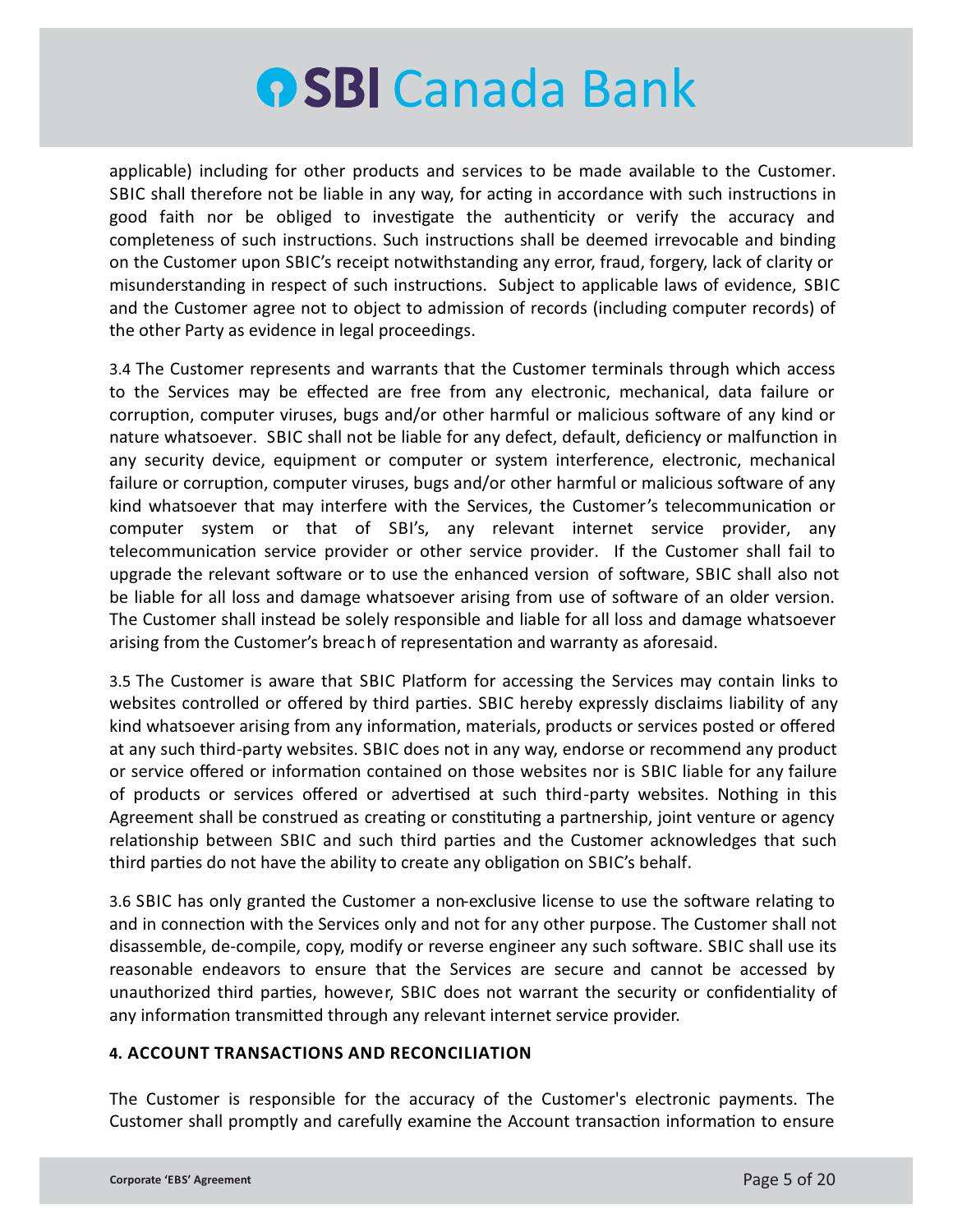

the Customer's electronic payments have been successfully and correctly proc essed and the Customer shall notify SBIC within 30 days of the electronic payment date of any errors or discrepancies. If SBIC does not receive notice from the Customer within that 30-day period, the Customer shall be deemed to have accepted the transaction information as valid and correct. SBIC shall not be responsible for any penalties, fees, interest, costs or damages imposed upon or suffered by the Customer with respect to any payments or for the Bank's inability to retrieve electronic payments from third party Accounts with SBIC or from other financial institutions.

#### **5. BREACH OF THIS AGREEMENT**

If the Customer shall breach any terms or conditions of this Agreement, the Customer shall compensate SBIC for any direct, indirect, special or consequential loss and/or damage, including, without limitation, loss of profit or interest (whether foreseeable by the Customer or not) suffered by SBIC.

#### **6. CANCELLATION OF INSTRUCTIONS**

6.1 SBIC may, but shall not be obliged to cancel any instructions given by the Customer without incurring any liability whatsoever if funds in the Account(s) are insufficient, if any Account has been frozen or a new Account has not been opened, or if SBIC knows or has reason to believe that a fraud, criminal act, offence or violation of any law or regulation has been or will be committed. SBIC may also execute the Customer's instructions in part only and in whatever order that SBIC shall in its sole and absolute discretion determine.

6.2 SBIC shall not be obliged to countermand or reverse any instruction given by the Customer, or to accept any conditional instruction or any instruction which requires earlier or delayed payment after such instructions have been transmitted by the Customer to SBIC. SBIC shall also not be liable for any loss or damage arising from the failure to countermand, reverse or accept any such instructions. If SBIC attempts at the Customer's request to reverse any instruction, or to meet any of the Customer's requests, the Customer agrees to pay the charges defined at **Clause 4** and all other relevant costs incurred.

#### **7. TERMINATION**

7.1 Unless otherwise provided in this Agreement or agreed to by SBIC, the Customer may cancel its use of the Services by notifying the Customer's branch in writing. In all cases, the Customer shall fulfill all the Customer's obligations under this Agreement.

7.2 SBIC is entitled, without providing any reasons and without incurring any liability whatsoever, to forthwith end or suspend for such period as SBIC shall in its sole and absolute discretion determine, the Customer's use of OnlineSBIC and SBI's mobile banking application or SBIC's provision of the Services at any time, in respect of any or all of the Accounts, independently of other services provided by SBIC to the Customer.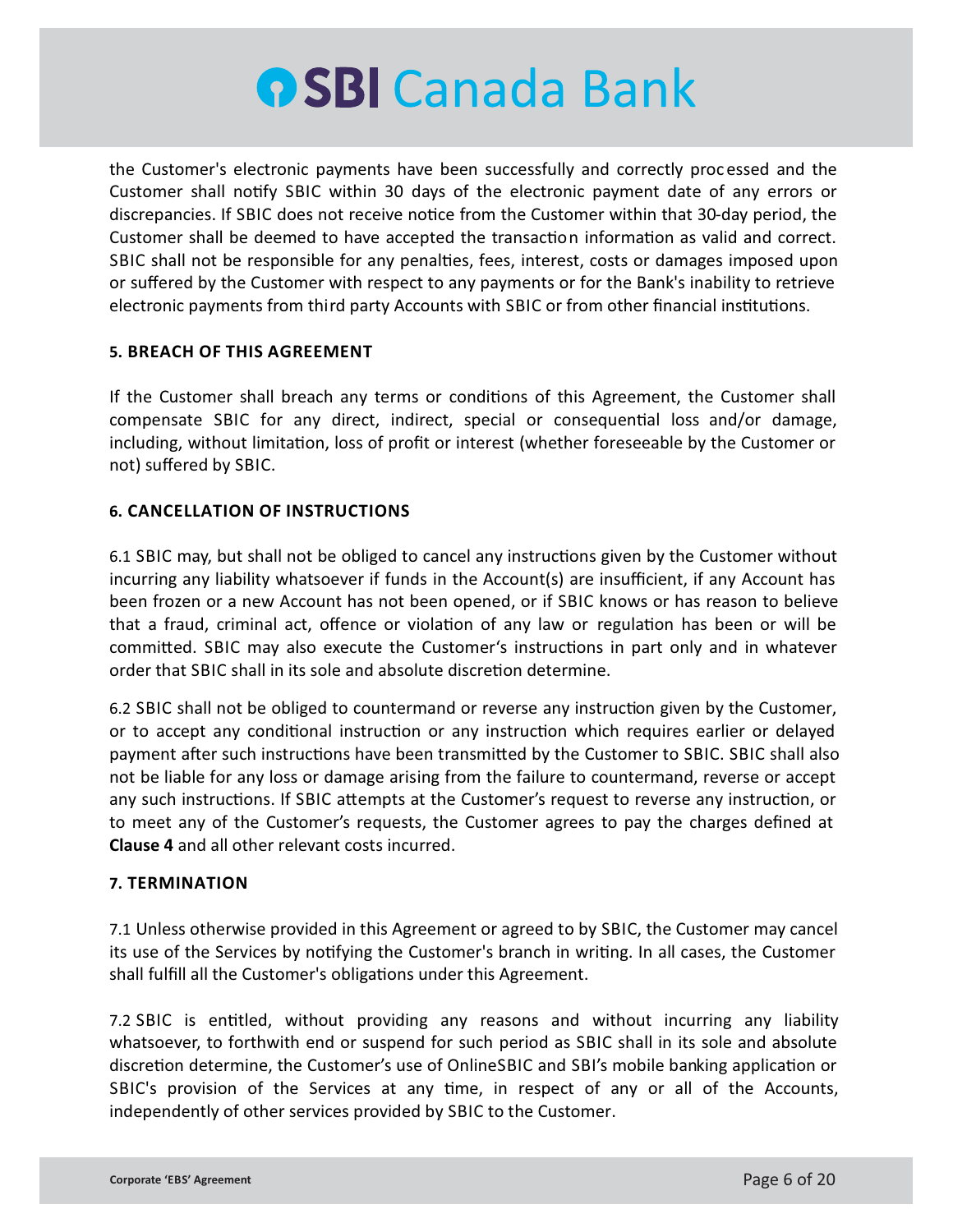#### **8. LIMITATION OF LIABILITY**

8.1 SBIC shall use reasonable efforts to ensure that OnlineSBIC and its mobile banking application (if available) are operated and managed properly, taking into account any statutes, laws, rules, regulations, directives, guidelines, circulars, notices, codes of conduct (whether of any governmental body or authority or self-regulatory organizations in relation to which SBIC is a member or otherwise) and prevailing market practices, whether in or outside Canada which are applicable to SBIC and/or the Customer.

8.2 Save as expressly provided herein, SBIC shall not be liable for any direct, indirect, special or consequential loss, loss of profit or interest or any loss or damage whatsoever and howsoever occasioned whether or not arising from or in connection with the Customer's access and/or use of the Services including without limitation to the following:

8.2.1 any disclosure of any information to third parties arising as a result of the Customer's negligence or failure to keep the Password or User ID confidential;

8.2.2 any loss, theft of or unauthorized use of the security devices, User ID or Password;

8.2.3 any unauthorized use of and/or access to information relating to the Account(s) which is obtained by a third party as a result of the Customer using the Services except where such access is obtained as a result of SBIC's gross negligence or willful default;

8.2.4 any failure by the Customer to follow the most updated instructions and procedures for using the Services offered on SBIC Platform;

8.2.5 any delay, destruction or alteration of any authorizations, instructions, data or information transmitted or received by the Customer through the Services or any error in the transmission of the said instructions, data or information;

8.2.6 any delay in payment, delivery, erroneous delivery or non -delivery of any document or material or notice whatsoever, including any delay caused by third parties;

8.2.7 the Customer's reliance on any information provided as part of the Services;

8.2.8 any incompatibility between the Customer's equipment and the Services, the security devices or any equipment used by SBIC including but not limited to any adverse outcome, damage, loss, disruption, violation, irregularity or failure arising from the use of or reliance on computer or mobile hardware, software, electronic security devices, online networks and/or telecommunication systems;

8.2.9 any loss or damage caused by failure or fault in equipment, software, hardware or internet browsers, internet service providers, telecommunication service providers or other service providers such as SMS providers or system operators, their respective agents or subcontractors;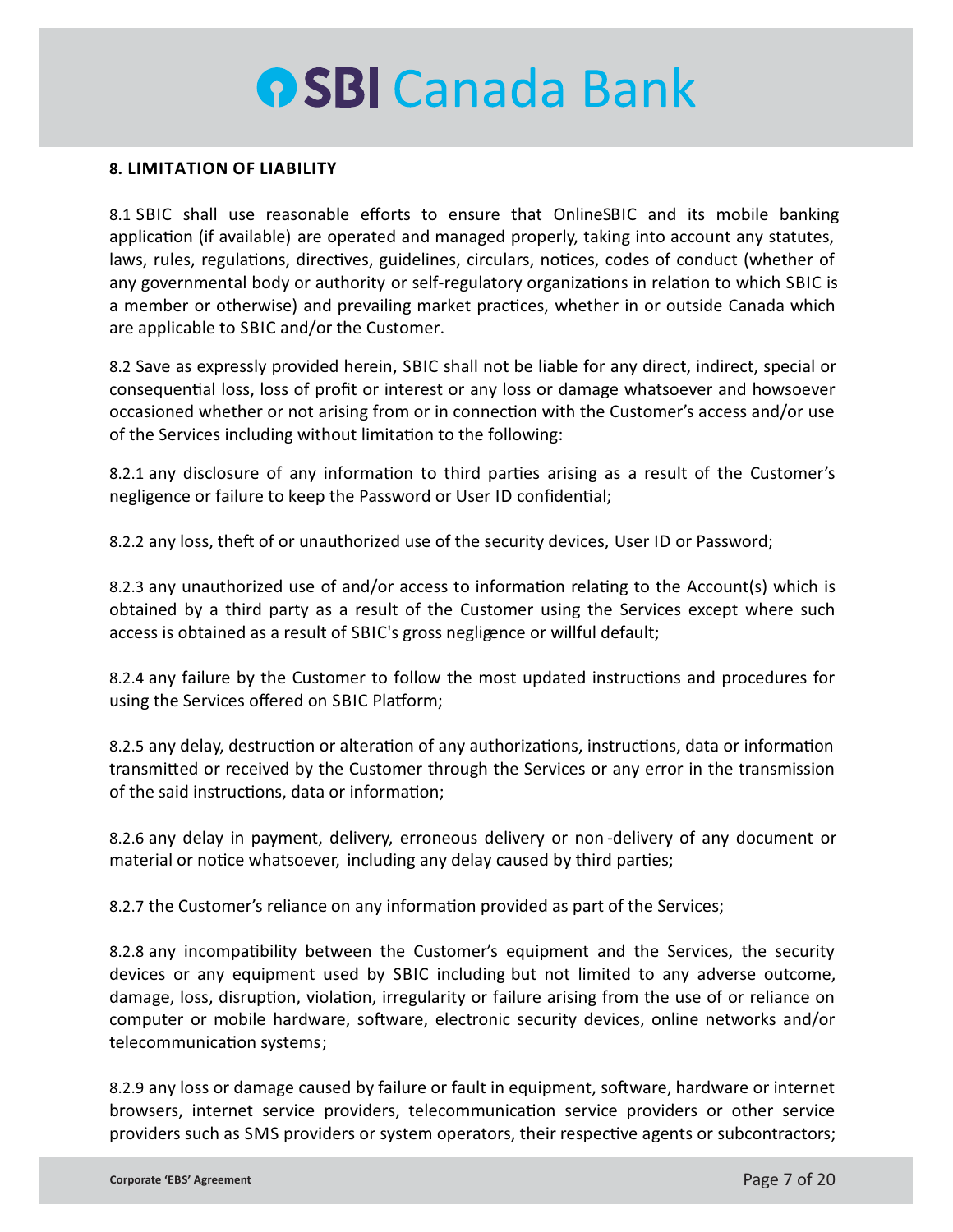8.2.10 any misuse or failure by the Customer to correctly use the security devices or the Customer's equipment for access to or use of the Services;

8.2.11 any corruption or loss of any data, whether stored in any equipment, terminal or system, whether belonging to or operated by SBIC or the Customer or the Customer's instructions or in the course of transmission thereof through the internet or any computer or any electronic or telecommunications equipment, terminal or system used or operated by SBIC or any other person whether or not in connection with any Account(s) or the provision or operation of any services or the Services, including any errors generated in the transmission of any data or instructions:

8.2.12 any loss associated with system failure, network vulnerabilities, software defects, hardware breakdowns, processing errors, capacity inadequacies, control weaknesses, security shortcomings, malicious attacks, hacking incidents, fraudulent actions, inadequate recovery capabilities and any other

loss arising from any threats as manifested in denial of service attacks which may occur despite SBIC's best efforts;

8.2.13 any cessation or interruption of the availability or operation of SBIC Services;

8.2.14 any failure or refusal by SBIC to effect any instruction due to any order of court, notice, directive or any statute, regulation or bye law; and

8.2.15 any breach of SBIC's obligations or duties to the Customer caused by or arising from any one or more of the events or matters set out in this **Clause 8**.

8.3 In the event that SBIC shall be held to be liable under this Agreement, its total liability arising for any reason whatsoever shall be limited to direct loss or damage which, in the ordinary course of events, might reasonably be expected to result from the relevant circumstances and only if such loss or damage is caused by SBIC's gross negligence or willful default. In any jurisdiction in which the limitations of liability herein are restricted, SBIC's liability is limited to the greatest extent permitted by law.

### **9. CURRENCY EXCHANGE INDEMNITY**

9.1 Any conversion from one currency into another in connection with use of any one of the services provided under the Services shall be effected in such manner as SBIC may in its sole discretion determine and at SBIC's then prevailing rate of exchange.

9.2 The Customer shall bear any loss, cost, charges and risk resulting from the conversion and such loss, cost and charges may be debited from any of the Customer's Account(s) with SBIC.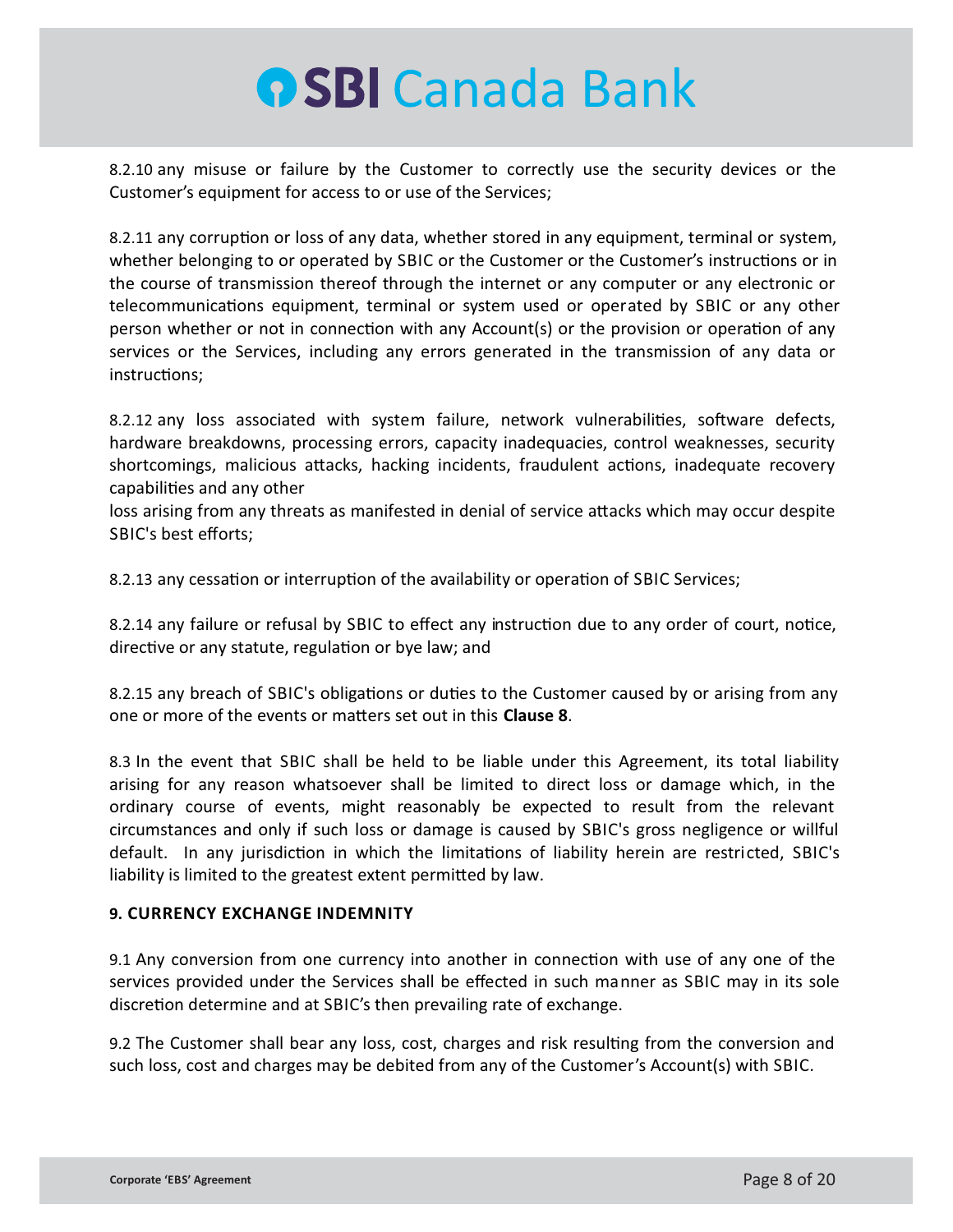#### **10. PRIORITY OF THIS AGREEMENT**

This Agreement by SBIC sets out the terms of the agreement between the parties with respect to the Customer's access to OnlineSBIC and use of the Services. This Agreement supplements any existing and future written agreements that Customer has or may have in the future with SBIC that governs the Customer's use of its Accounts or other products and services that may be made available to Customer by SBIC on terms other than under this Agreement. In the event of any conflict between any other agreement in connection with the Customer's Account or any other products and services made available to the Customer by SBIC and the terms and conditions of this Agreement, the specific terms applicable to the relevant products and services shall prevail.

#### **11. AMENDMENT**

11.1 SBIC may at any time at its absolute discretion and upon notice to the Customer, amend any one or more of the terms and conditions of this Agreement. Such amendment(s) shall take effect immediately from the date of the notice.

11.2 Any changes to this Agreement may be nofied to the Customer by publishing such changes in the statements of account to be sent to the Customer, displaying such changes at SBIC's branches or ATMs, posting such changes on SBIC's Patform, electronic mail or letter, publishing such changes in any newspapers or such other means of communication as SBIC may in its absolute discretion, determine.

11.3 Where after such notification, the Customer continues to use and access the Services, the Customer shall be deemed to have agreed with and accepted the amendments. If the Customer does not accept any such amendments, the Customer has to discontinue use of the Services immediately.

### **12. FORCE MAJEURE**

In the event that SBIC shall be unable to observe or perform this Agreement whether in whole or in part as a result of any cause beyond its reasonable control, including but not limited to equipment, system or transmission link malfunction or failure, fire, flood, explosion, acts of elements, acts of God, acts of governments, acts, demands or requirements, acts of the Canadian Government, terrorism, hostilities between nations, war (declared or undeclared), accidents, strikes, boycotts, lockouts, power blackouts or failure, industrial and labour dispute, infectious diseases, epidemics ("Force Majeure Event"), the performance of SBIC's obligations under this Agreement shall be excused for the duration of the Force Majeure Event. SBIC shall also not be liable for any delay or failure to perform its obligations or for any loss, damage or inconvenience whatsoever and howsoever caused or arising from or in connection with the happening of any one or more of the above Force Majeure Events.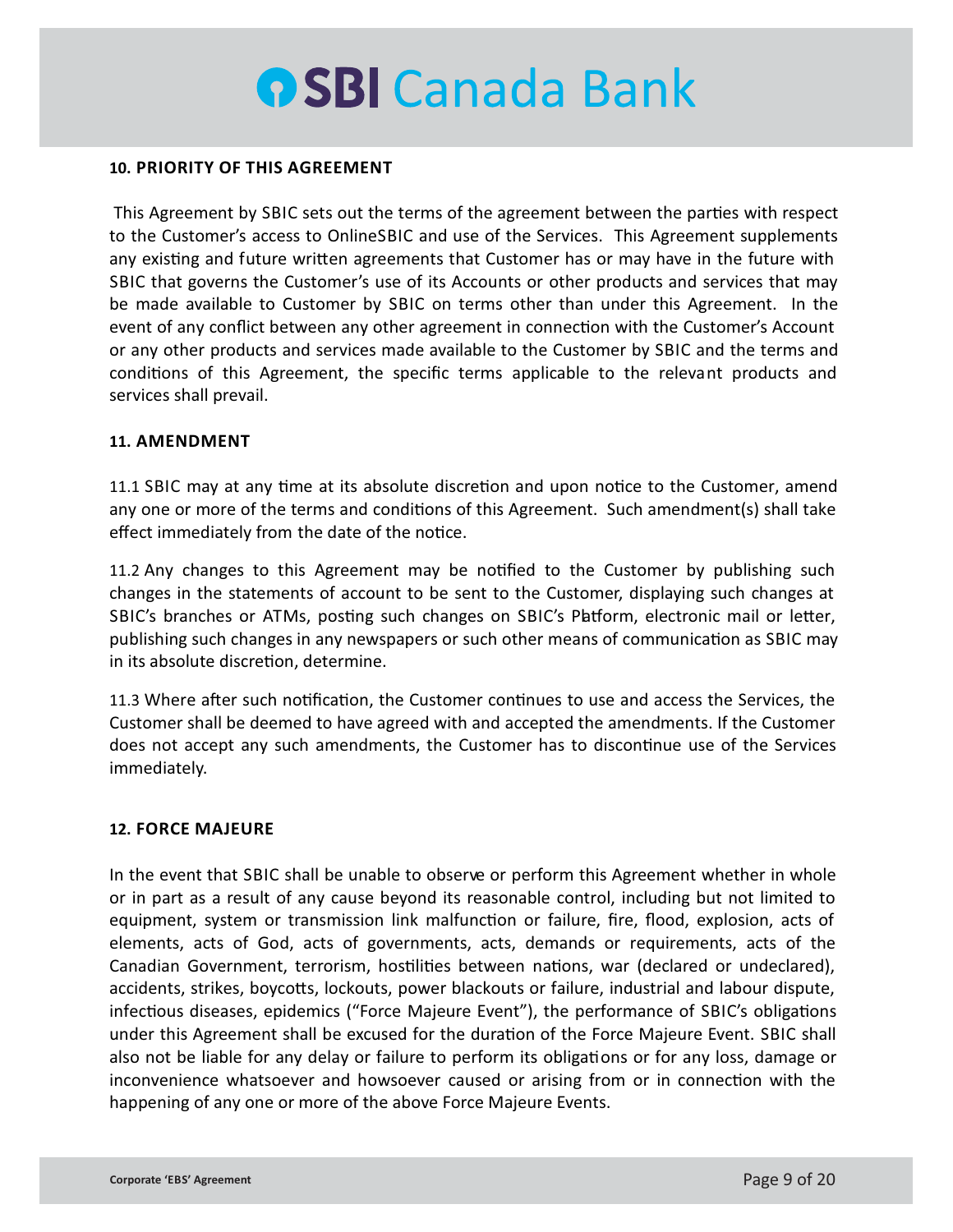#### **13. SEVERABILITY**

In the event that any one or more of the provisions in this Agreement herein is found by any court or administrative body of competent jurisdiction to be invalid, unenforceable or illegal for any reason, such invalidity, enforceability or illegality shall not affect the remaining provisions of this Agreement herein which shall remain in full force and effect.

#### **14. SETTING LIMITS**

SBIC can set one or more access limits (for example, dollar limits on the amount the Customer can transfer on any day or limits on how many payments the Customer can make on any day) for the Services. SBIC may change these access limits in its sole discretion at any time and without notice to the Customer.

#### **15. OVERDRAFTS**

If the Customer's account does not have sufficient funds to cover all electronic fund transfers which the Customer has requested within a given business day, then the Customer understands and accept that electronic fund transfers involving cash disbursements (such as ATM withdrawals) will have priority. In such a condition, the electronic fund transfers, scheduled for next business day, will ordinarily be rejected due to insufficient funds.

#### **16. LANGUAGE**

The Customer and SBIC have expressly requested that this Agreement and all related documents, including notices, be drawn up in the English language. Vous et nous avons expressément demandé que ce contrat et tout document y afférent, y compris tout avis, soient rédigés en langue anglaise.

#### **17. GOVERNING LAW**

This Agreement shall be governed by and interpreted in accordance with the applicable laws of the Province of Ontario and the federal laws of Canada applicable therein. Any dispute between the Customer and SBIC related to or in connection with this Agreement will be subject to the jurisdiction of the courts of the Province of Ontario.

#### **18. SERVICES**

Services provided by SBIC to the Customer shall include the following :

- a) Viewing of balances of the Customer's Accounts with SBIC;
- b) Transfer of funds between the Customer's Accounts with SBIC;
- c) Transfer of funds between the Customer's Accounts with SBIC to any beneficiary's account with SBIC.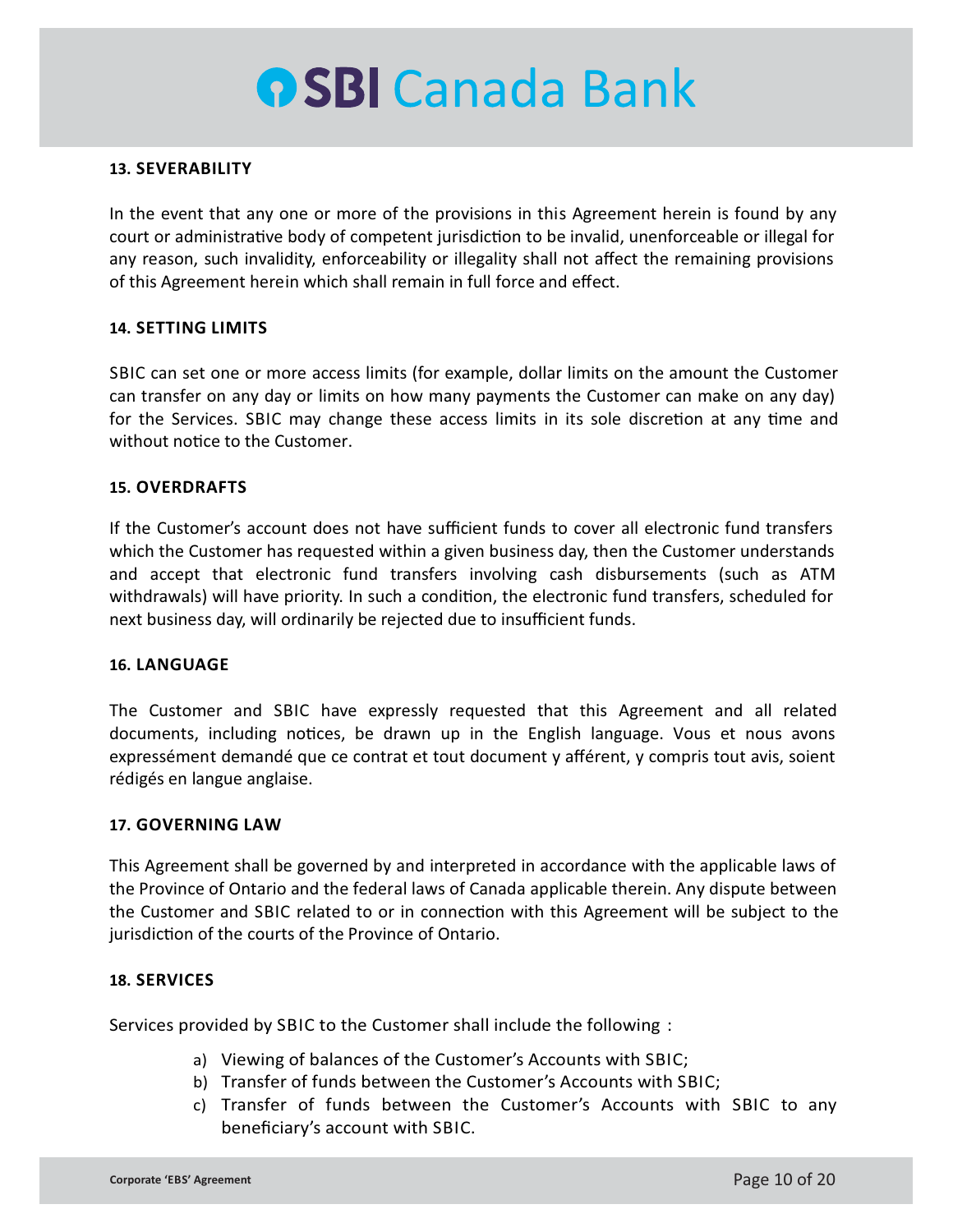- d) Transfer of funds from the Customer's Accounts with SBIC to the Customer's accounts with other financial institutions in Canada  $-$  this is only available where the name of the accountholder on the account at the other financial institution is the same as the name of the accountholder of the Customer Account with SBIC;
- e) Transfer of funds from the Customer's accounts with other financial institutions in Canada to the Customer's Accounts with SBIC;
- f) Bill payments from the funds held in the Customer's Accounts with SBIC; and
- g) Transfer of funds from the Customer's Accounts with SBIC in Canada to any beneficiary's account with any of the branches of State Bank Group in India or any other bank branch in India.
- h) Salary Payments through file upload

SBIC may make other services available to the Customer from time to time. Unless SBIC states otherwise, the other services will be subject to the terms of this Agreement. By using those services when they become available, the Customer agree to be bound by the terms and conditions of this Agreement and any updates thereto which shall be displayed on the website www.sbicanada.com. At present, the Customer will not be able to transfer funds from/to any loan account through the Services.

SBIC is not responsible for any disputes the Customer have with a third party including if that third party (i) does not credit the Customer for a payment for whatever reason, (ii) charges the Customer fees or penalties, or (iii) does not supply goods or services purchased or the goods or services are not suitable.

The Customer must make sure that all information SBIC needs (including account numbers, email addresses and payee names) to complete any payment instruction is accurate. SBIC may without notice update such payee information if that third party tells SBIC of a change or if SBIC believes it necessary. SBIC may without notice decline or refuse to act on an instruction given or purported to be given by the Customer, including if SBIC believes that the Customer or the recipient of any payment is engaging in fraudulent, unlawful or improper activity.

- All cancellation of recurring payments must be made online by the Customer at least 2 business days prior to the next scheduled payment.
- The primary /designated account should have sufficient funds to cover the payment by the end of the day scheduled for payment.
- Payment request placed after 11.00 pm (EST) will be processed on the next business day.
- To ensure timely payment of a bill, the request for p ayment should be placed 5 business days before the due date of the bill.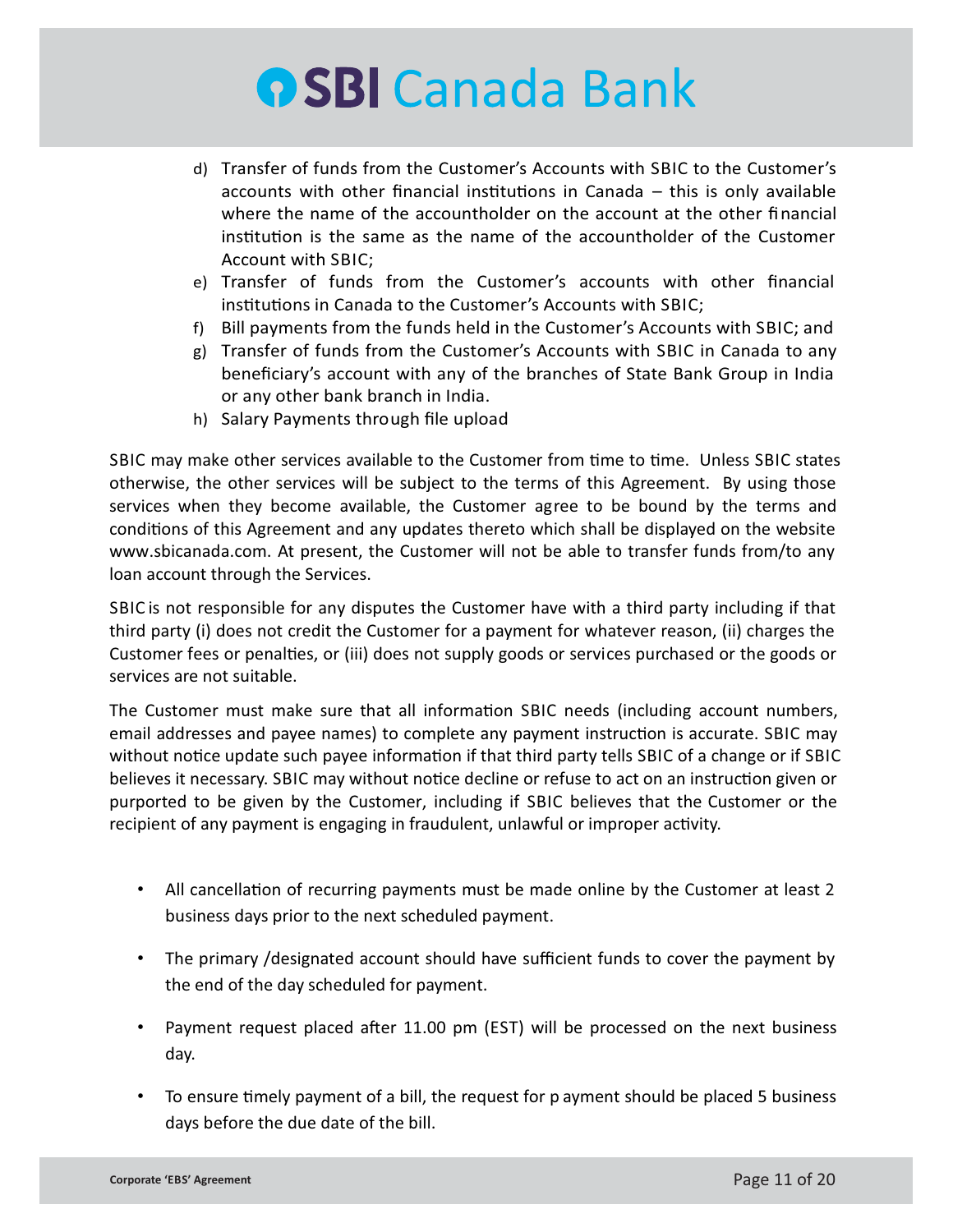- SBIC will transfer funds on a best effort basis, but does not guarantee payment. It is up to the Customer to check with the biller/payee regarding payment.
- Payment is made to the biller, based on the Customer' s request. SBIC is not responsible for the errors in amount or the destination of the payment.

### **PART C: PRE-AUTHORIZED DEBIT "PAD" AGREEMENT**

A Funds Transfer PAD is any request by the Customer to transfer money to and/or from the Customer's SBI Canada Bank ("**SBIC**") account to or from its account with another financial institution.

#### **1. Funds Transfers Pre-Authorized Debits**

The Customer hereby authorizes SBIC to debit and/or credit the Customer's account with SBIC upon receipt of instructions received from the Customer, including instructions received through SBIC's Electronic Banking Service, in the amount authorized by the Customer, and to transfer such funds to or from the Customer's account with another financial institution, as instructed by the Customer from time to time.

SBIC will process a Funds Transfer PAD only at the request of, and in accordance with the instructions received from the Customer, and in accordance with the Rules of Payments Canada (the "**Rules**") and this PAD Agreement for Funds Transfer.

### **2. Customer's Responsibilies**

It is the Customer's responsibility to provide SBIC with the correct information necessary to complete a Funds Transfer PAD, including without limitation the amount of each PAD, the date of such PAD, the account and financial institution to and from which such funds shall be transferred, in order for SBIC to process the Customer's Funds Transfer PAD. SBIC will not be liable for any transactions that contain incorrect information and the Customer's obligation to pay amounts owing to SBIC will not be excused in such circumstances.

The Customer is responsible for any charges incurred if any debits cannot be processed due to insufficient funds or for any other reason for which the Customer may be held accountable.

It is the Customer's responsibility to promptly examine the Customer's account transaction information and address any concerns or discrepancies regarding any PAD in accordance with the Rules within the stipulated time periods.

For an overview of the Customer's rights and responsibilities with respect to PADs, please visit the Payments Canada's website at www.payments. ca.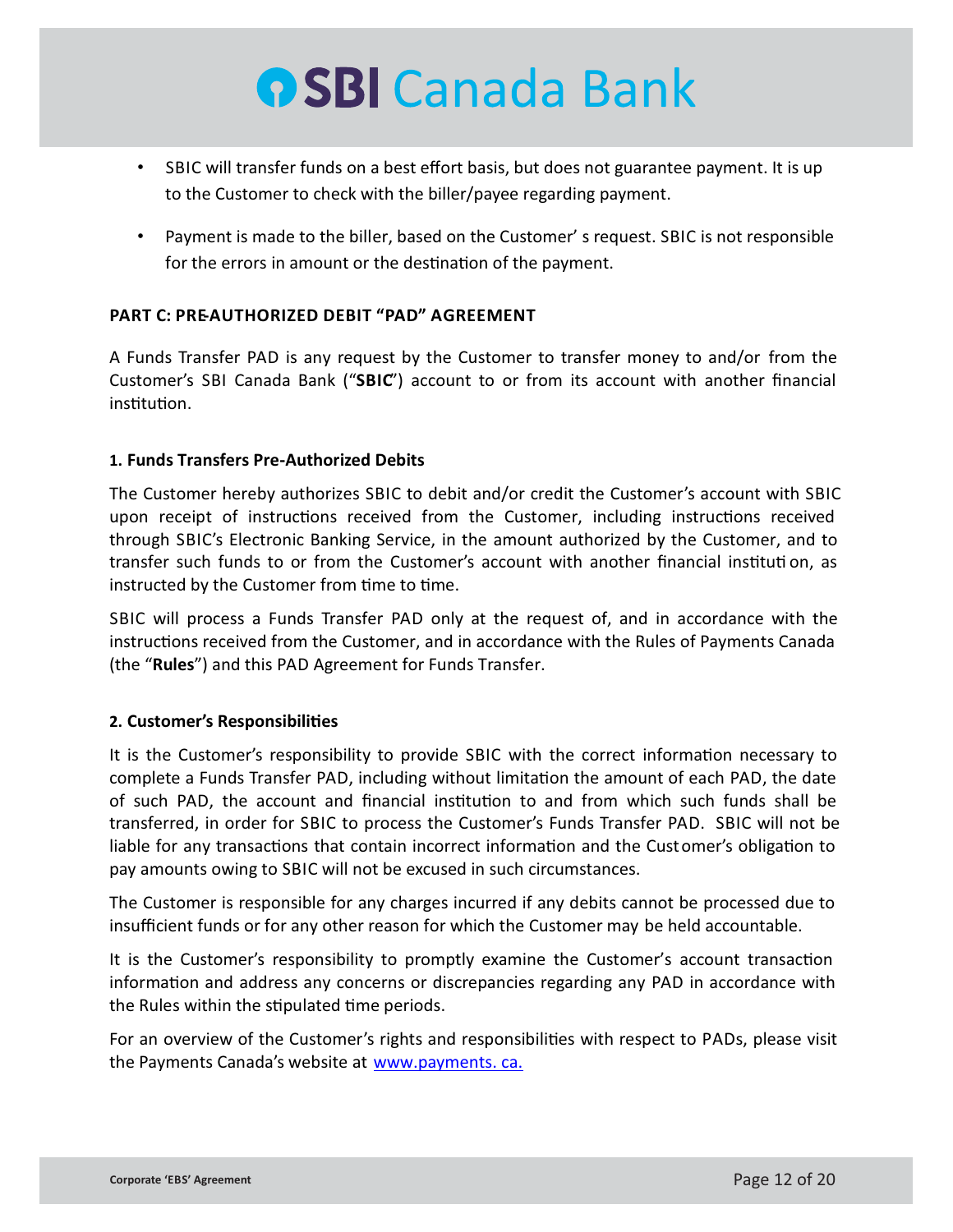#### **3.** Cancellation

The Customer agrees to inform SBIC in writing of any change in the account information on which SBIC is authorized to draw funds before any request for the transfer of funds. The Customer may cancel a PAD or cancel its PAD Agreement at any time by providing SBIC with at least 30 days' notice before the Customer's next scheduled PAD, if any. The Customer's cancellation of PAD Agreement for Funds Transfer will take effect upon confirmation of its receipt by SBIC. The Customer can obtain a sample cancellation form or further cancellation information at SBIC or Payments Canada at www.payments.ca. SBIC may cancel this PAD Agreement at any time upon 10 days advance written notice.

#### **4. Pre-Notification**

The Customer waives the right to receive advance written notice of the amount of the PAD and the dates of the debiting.

#### **5.** Confirmation

The Customer confirms that the information provided is correct and accurate and that the Customer has authorized SBIC to act on the Customer's instructions and process the Customer's requested Funds Transfer PAD(s), and that all persons who are required to sign on the Customer's account with SBIC have signed this PAD Agreement.

#### **6. Recourse**

The Customer has certain recourse rights if any debit does not comply with this PAD Agreement. For example, the Customer has the right to receive reimbursement for any debit that is not authorized or is not consistent with this PAD Agreement. To obtain more information on the Customer's recourse rights, the Customer may contact SBIC or visit www.payments.ca.

### **7. Rights of SBIC**

SBIC has the right to limit in its sole discretion the scope of Fund Transfers PADs. Transactions and/or balances may be limited in dollar amounts, or otherwise as may be determined by SBIC and such limits may be changed in the sole discretion of SBIC without notice to the Customer. SBIC may refuse to permit certain types of Funds Transfers PADs, including, without limitation, any one-off transfers that are not of a recurring nature backed by standing instructions. Deposits or withdrawals from the Customer's account may be reversed if the transaction request is returned from, or cannot be delivered to, the Customer's account on which SBIC is authorized to draw funds for any reason. SBIC may, from time to time, offer other money transfer facilities to and from the Customer's accounts subject to such terms and conditions as may be determined by SBIC and notified to the Customer from time to time.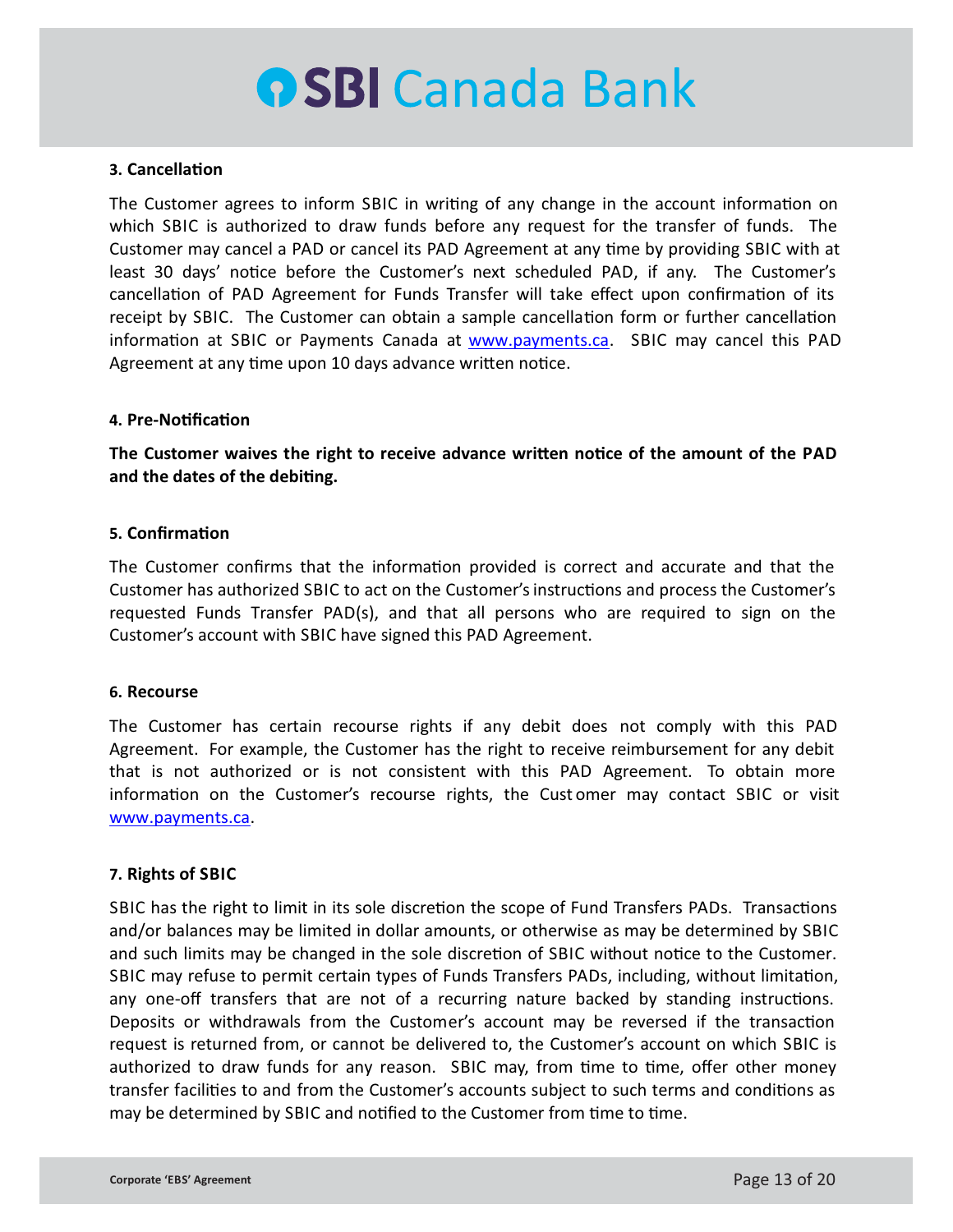#### **8. Third Party Pre-Authorized Debits**

The Customer is responsible for establishing any required PAD Agreement with third parties and providing such third parties with all necessary and correct information to establish and enter into such an arrangement. SBIC is not responsible for the failure of any third parties to act upon PAD instructions provided by the Customer.

#### **PART D: REMIT TO INDIA**

#### **1. Funds Transfer Requests.**

The Customer may submit requests for funds transfer or payment orders ("Requests") to India in accordance with the terms and conditions of this Agreement, and SBIC will execute Requests received by SBIC in the Customer's name. The Customer must first register the beneficiary to whom the Customer wish to make a Request via the Services by providing correct and complete information about the beneficiary; it is also important that the Customer ensure the accuracy of the beneficiary's account number and that the correct account number inputted by the Customer. Once the Customer's registration of the beneficiary is received by SBIC, the approval of beneficiary may take two business days at this end. Once the beneficiary is approved by SBIC, the Services will allow the Customer to transfer funds to India. If for any reason including compliance to Regulatory instructions, SBIC are unable to approve any beneficiary, the same shall be rejected and the Customer may peruse the status on the Services. In case of further clarification, the Customer agrees to contact the Customer's branch of account. Unless otherwise specifically agreed in writing, the Customer must use the Services to deliver Requests to SBIC; SBIC are not obligated to execute Requests received otherwise from the Customer (whether by written, oral, telephonic, telegraphic or other communication of the payment order). Funds must be available in accordance with the funds availability policy in the account specified in the Request at the time the Request is received. SBIC may choose the funds transfer mechanism (for example correspondent bank transfer, swift, State Bank of India's payment system, internal transfer, letter) to be used when acting upon the Customer's Request. A Request is deemed received by SBIC only when actually received by SBIC, in the form and content specified by SBIC.

#### **2. Security Procedures to Verify a Request.**

The Code or Codes are the security procedures. SBIC will use the User ID, Password and/or transaction password to verify the authenticity of the Customer's Requests. The Customer agrees that the security procedures are not designed to and are not for the purpose of detecting error.

If SBIC accepts a Request in the Customer's name and in compliance with the User ID, Password and/or transaction password, then the Customer will be obligated on the Request and it will be treated as the Customer's request, whether or not the Request was authorized by the Customer.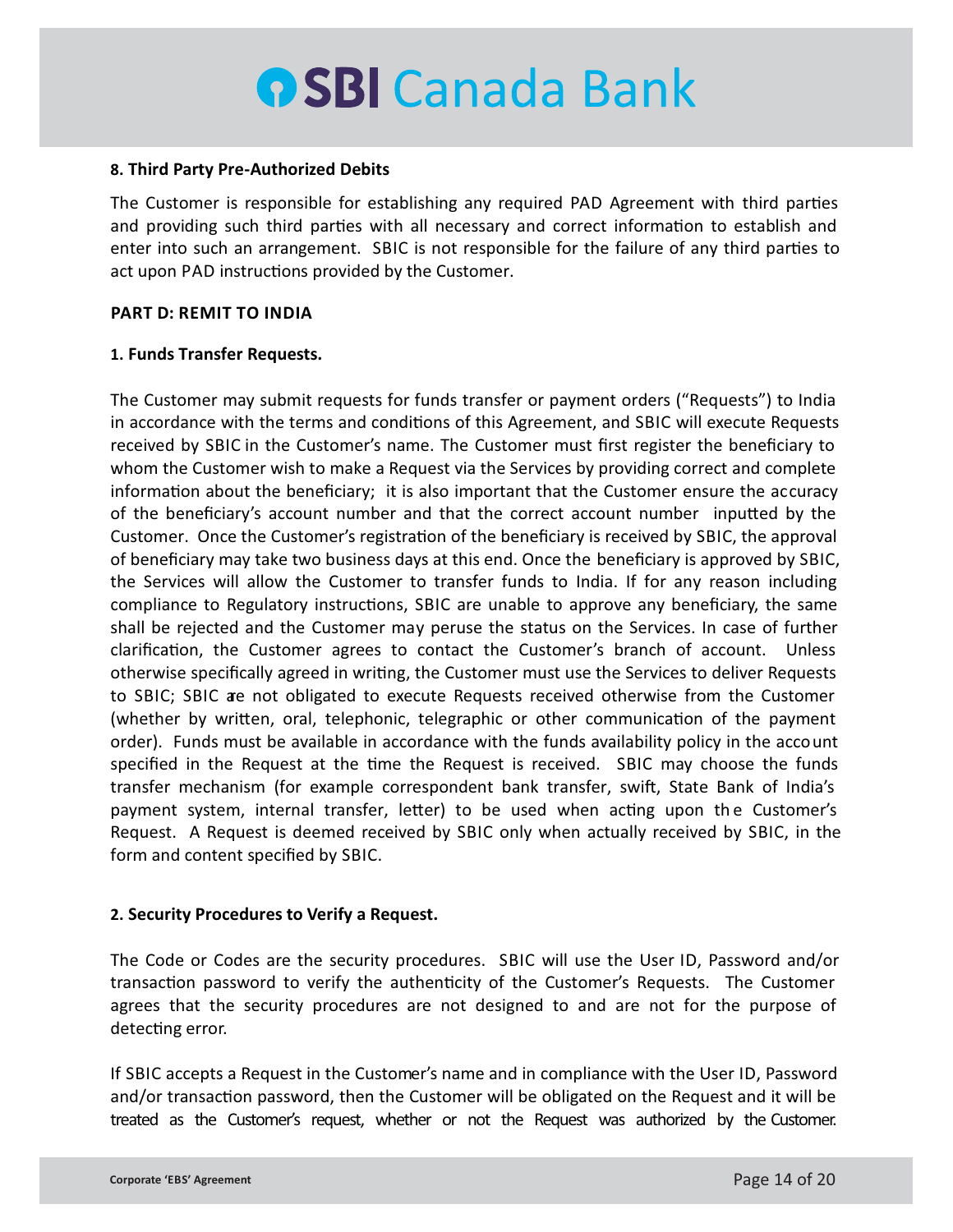If a Request received by SBIC was transmitted or authorized by the Customer, then the Customer will be obligated on the Request whether or not SBIC complied with the User ID, Password and/or Transaction Password, whether or not that Request was erroneous in any respect, and whether or not error would have been detected if SBIC had complied with such security procedures.

The Customer is responsible for maintaining the confidentiality of the User ID, Password and/or Transaction Password, including any Codes or codes. The Customer will implement a comprehensive security program that includes administrative, technical and physical safeguards. The Customer will notify SBIC immediately in the event the Customer suspect that any security procedure has been or may be compromised or rendered ineffective.

### **3. Payment.**

Unless otherwise agreed to in writing, the Customer must pay SBIC the amount of any funds transfer(s) (which the aggregate currently cannot exceed \$10,000 in any one business day), plus any applicable fee, including but not limited to, the fees set forth in the Schedule of Fees and Charges, before SBIC will execute the Request. The remittance fees and other related fees are subject to change. SBIC is authorized to debit any one of the Customer's accounts for fees and charges in connection with the remittance contemplated in this Agreement. The Customer agree and acknowledge that the Customer's instruction to execute a Request in the Customer's name also constitutes the Customer's instruction to SBIC and to any intermediary bank chosen by SBIC, if the Customer fail to choose an intermediary bank, to obtain payment of SBIC and an intermediary bank's charges for services and expenses in connection with the execution of the Customer's Request by issuing the Req uest in an amount equal to the amount of the Customer's initial Request less the amount of SBIC and the intermediary bank's fees and charges. The Customer agree that if an intermediary bank that is not specifically set forth in the Schedule of Fees and Charges imposes its fees and charges in connection with executing the Customer's Request and such imposition of fees are imposed by reducing the amount of the Customer's initial Request, then SBIC will not be liable in any manner whatsoever for the Customer's damages and such liability is without regard to whether the intermediary bank was chosen by SBIC.

### **4. Acceptance and Execution of Requests.**

A Request is considered executed when SBIC executes it. The Customers are advised to log in their request for remittance through the Services after understanding the exchange rate for the day. If a Request does not specify a date on which funds are to be transmitted, then SBIC may transmit the funds and execute the Request on the Business Day following the Business Day of receipt of the Request; however, SBIC will normally execute the Request on the Business Day of receipt of the Request, provided that SBIC receives the Request prior to the applicable cut-off hour. SBIC will not be liable in any manner whatsoever, for delay in executing the Request. For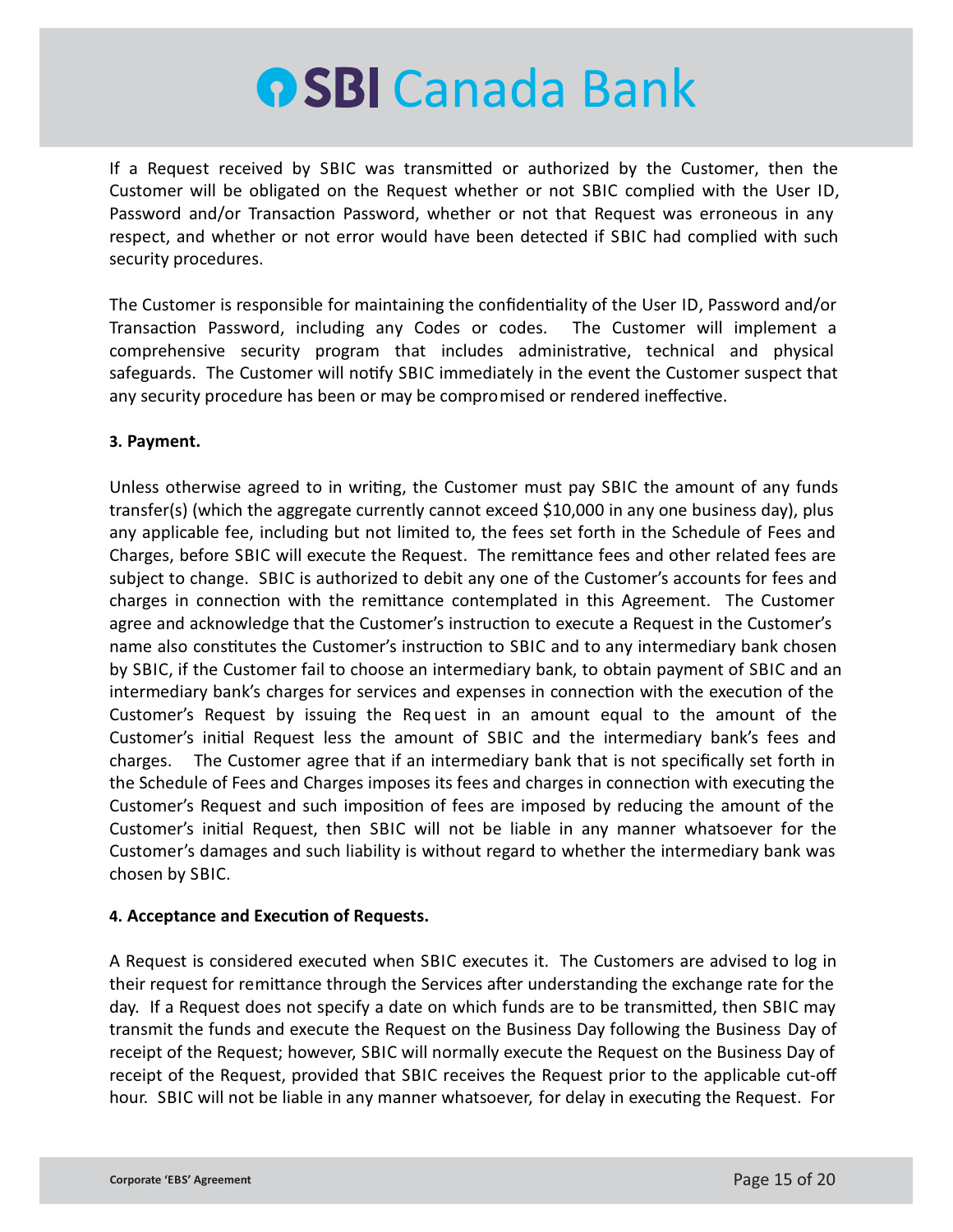purposes of this Service, "Business Days" are Monday through Saturday, excluding Sunday or any other day that SBIC is authorized or required to be closed.

SBIC may reject a Request for any reason or for no reason, including insufficient available funds in the account specified in the Request (the "Account"), inability to verify the authenticity of the Request in accordance with applicable security procedures, or otherwise. The Customer may peruse all such rejections on the system.

SBIC may notify the Customer of a returned Request no later than the next Business Day after receipt. SBIC is under no obligation to re-execute a Request.

The Customer may not be able to amend or cancel a Request after the Request has been received by SBIC. SBIC may at its discretion use reasonable efforts to act on the Customer's request for amendment or cancellation, but will not be liable if SBIC do not do so. Furthermore, the Customer will indemnify and hold SBIC harmless from any and all liabilities, costs and expenses SBIC may incur in its amendment or cancellation efforts.

When a Request contains a name and account number, payment may be made by SBIC and/or by other banks to which a Request is forwarded based solely on the account number even if the account number idenfies a beneficiary different from the beneficiary named by the Customer. The Customer acknowledges that SBIC and other banks to which a Request is forwarded may rely on any bank identification number supplied by the Customer as a means to identify any other bank, even if the identification number is different than the bank named by the Customer. The Customer's obligation to pay the amount of the funds transfer to SBIC is not excused in such circumstances.

The Customer acknowledges that any Request executed by SBIC will be subject to rules and regulations applicable to payment orders, including record-keeping and information transmittal requirements under the federal Bank Secrecy Act and its implementing regulations. The Customer acknowledge and agree that SBIC may capture and transmit the Customer's information (for example, the Customer's name, address and account number, occupation, source of funds, purpose of remittance) and regarding any beneficiary (for example, beneficiary's name, address, country, other beneficiary idenfiers, and beneficiary's account number, beneficiary's bank, bank's address etc) as part of the processing of a payment order. The Customer agrees to assist SBIC in connection with any requirements imposed on SBIC in fulfilling the obligations in this regard.

### **5. Foreign Currency Requests.**

Subject to the terms and conditions of this Agreement, when SBIC offer Canadian currency Requests sent to foreign countries (which is only India at this time), the Customer agrees to the following:

5.1 The Customer may use the Services contemplated under this Agreement to send a Request to a foreign country in Canadian dollars / US Dollars only; however, SBIC may transfer payment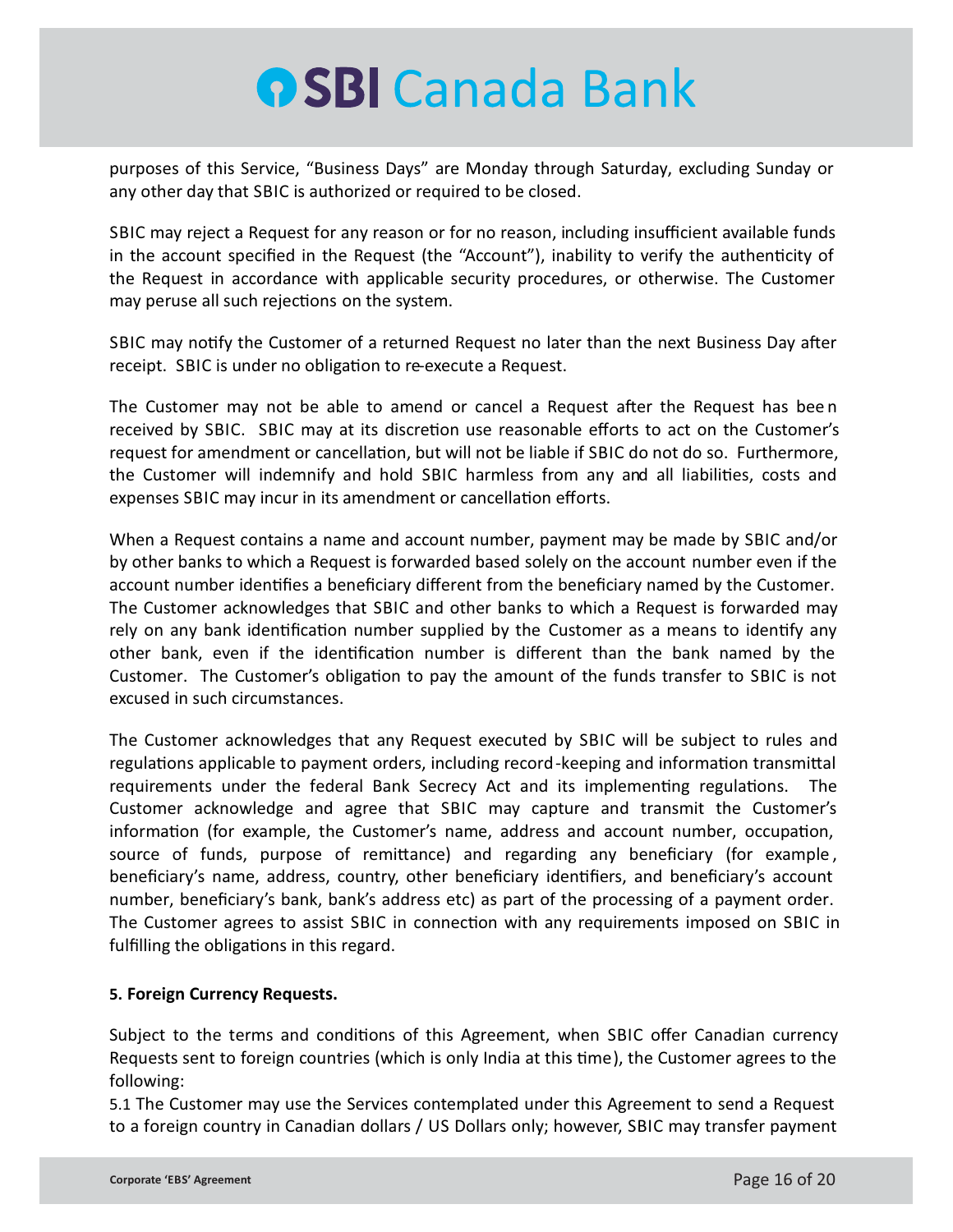for the Request in the currency of the beneficiary bank's country at SBIC's buying rate of exchange for Canadian / US Dollar dollar transfers;

5.2 If, for any reason the Request is returned, then the refund will be in Canadian / US dollars or in foreign currency, as received by SBIC;

5.3 If the returned Request is received in Canadian / US dollars, then one or more sending banks may have engaged in currency conversions and the Customer will get the amount of Canadian / US dollars after the conversion of the foreign money, whether based on the buying rate of the bank(s) converting the currency to Canadian / US dollars on the date of the refund, or based on the current conversion rate and less any charges and expenses incurred by SBIC;

5.4 The exchange rates used for processing may be a rate selected by SBIC or other intermediaries from a range of rates available in wholesale currency markets, which rate may vary from the rate SBIC and the other intermediaries themselves receive, or the governmentmandated rate (if any) in effect (these rates may not be the lowest available to the Customer, or to SBIC or other intermediaries); and

5.5 Ordinarily, the exchange rate shown via the Services will be used for conversion if the transaction happens on same business day. However, if the transaction request is execute d by SBIC on the next business day for any reason, the exchange rate as on next business day shall be applied. SBIC will not be liable in any manner whatsoever for any loss arising out of fluctuation of the exchange rate.

### **6. Designation of Funds Transfer System and/or Intermediary Bank.**

SBIC may use one or more the of the following: Society for Word-Wide Interbank Financial Telecommunications, State Bank of India, an intermediary bank identified by the foregoing systems or bank as a correspondent bank of the beneficiary's bank, or any other payment system or intermediary bank which SBIC deem reasonable under the circumstances. The Customer agree to be bound by the rules of the funds transfer system utilized.

### **7. Funds Transfer Delays or Failures.**

SBIC will not be responsible for failing to act or delay in acting if such failure or delay is caused by legal constraint, interruption of transmission or communication facilities, equipment failure, war, terrorism, pandemic event (which includes the fear of conta cting an illness), emergency conditions or other Act of God or circumstances beyond the control of SBIC. In addition, SBIC shall be excused from failing to accept, execute or settle with respect to a Request if: (a) to do so would result in SBIC having exceeded any limitation upon SBIC's intra-day net funds position established pursuant to present or (b) SBIC reasonably and in good faith believes that any legal process may limit or otherwise affect the actions. For purposes of the foregoing, SBIC shall be entitled to accept as valid all documents presented to SBIC without investigation and shall not be charged with knowledge of any defect in a document based solely on the Customer having challenged the legitimacy of a document (or the process by which it was served).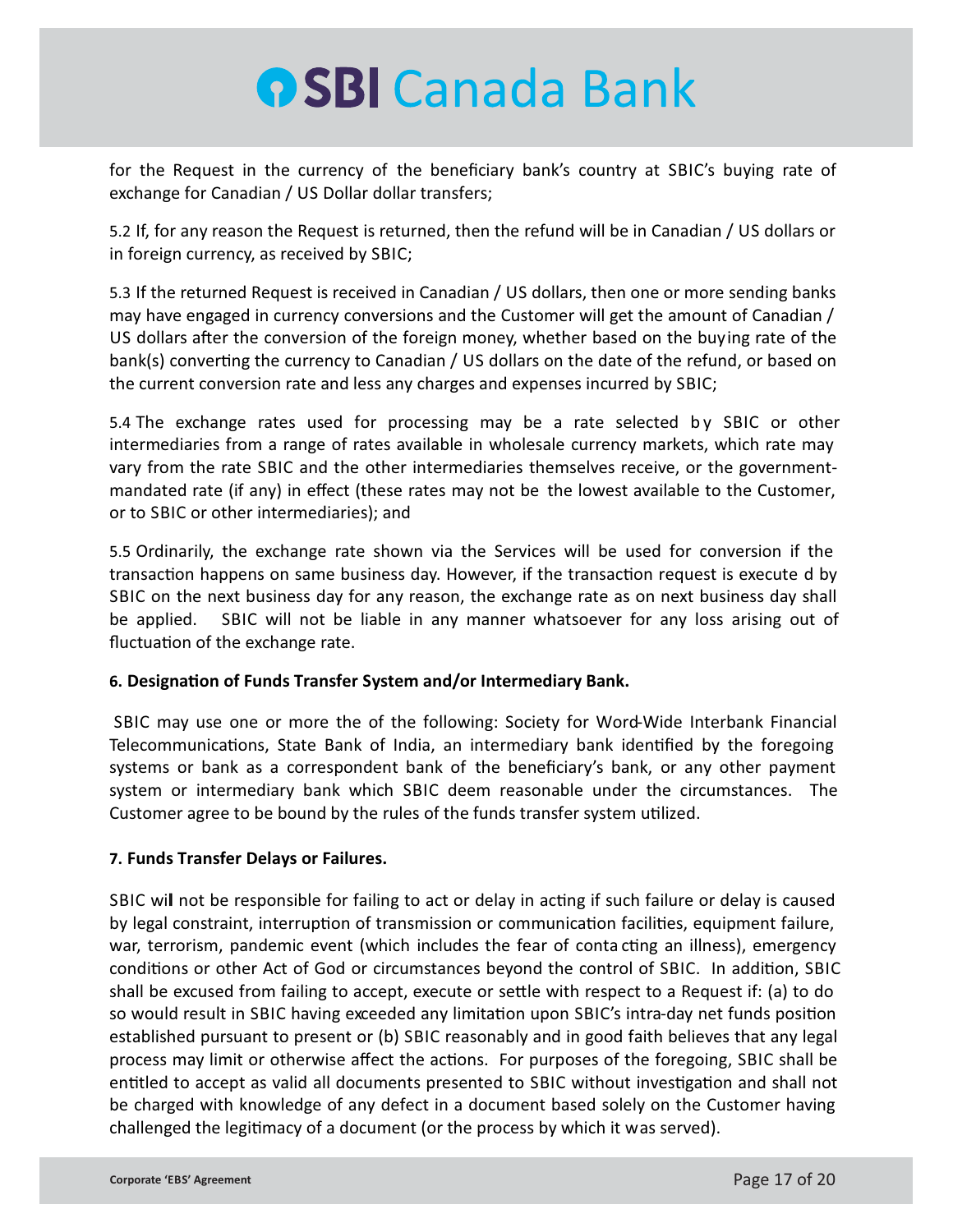#### **8. Compliance with Laws.**

The Customer acknowledge that the Services contemplated under this Agreement may not be used in violation of, and that Requests initiated by the Customer must comply with the laws of Canada.

The Facility of "Remit to India" (Online Remittance System) is provided only as a convenience to the Customer and the Customer may avail the facility at his own risk. By using this Facility, the Customer agrees unconditionally not to contest any transaction carried out or not carried out by the Bank, over e-Remit, and shall accept the record of the transaction maintained by the Bank, without any demur or protest, and hold SBIC harmless and blameless against any loss, or consequences thereof, arising from any transaction carried out or not carried out over e-Remit. Against the above background, the Customer can use any of the Services provided by SBIC over "Remit to India".

#### **9. No Interest**

SBIC will not pay interest on the amount sent through "Remit to India" to any Sender or Recipient, including on an amount sent by the Customer for the period the amount was not in the account.

### **CONTINUED ON NEXT PAGE**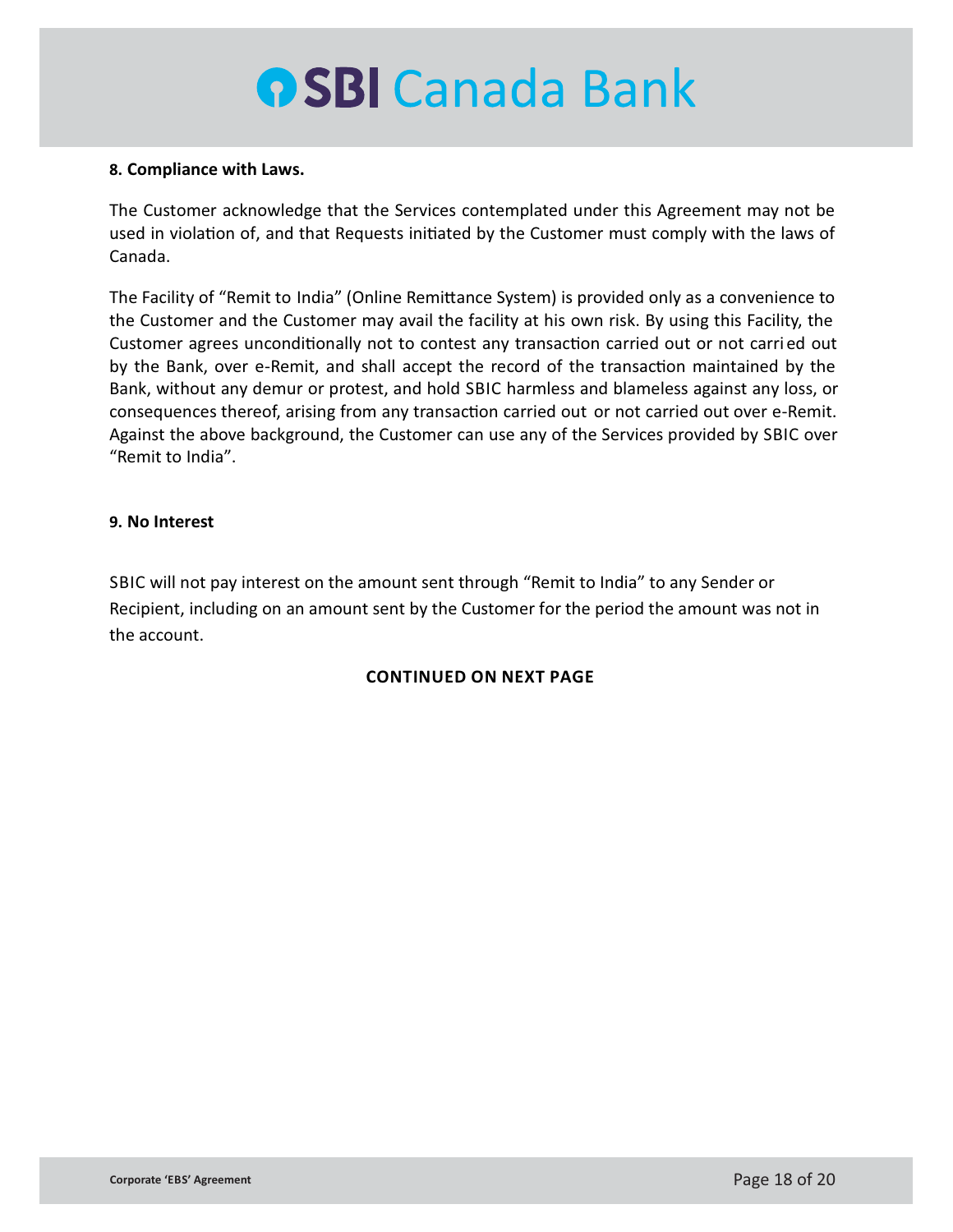#### **PART E: CUSTOMER AUTHORIZED USERS**

The Customer requests SBIC to register the individuals named below as Authorized Users for the Customer's accounts listed below and assigns the rights mentioned to each Authorized User.

| Name of Authorized<br>User | <b>Business phone</b><br>number | <b>Rights of Authorized</b><br>User | Signature of<br><b>Authorized User</b> |
|----------------------------|---------------------------------|-------------------------------------|----------------------------------------|
|                            |                                 | <b>Admin Rights</b>                 |                                        |
|                            |                                 | Transaction<br><b>Rights only</b>   |                                        |
|                            |                                 | View Rights only                    |                                        |
|                            |                                 | <b>Admin Rights</b>                 |                                        |
|                            |                                 | Transaction<br>Rights only          |                                        |
|                            |                                 | View Rights only                    |                                        |
|                            |                                 | <b>Admin Rights</b>                 |                                        |
|                            |                                 | Transaction<br>Rights only          |                                        |
|                            |                                 | View Rights only                    |                                        |
|                            |                                 | <b>Admin Rights</b>                 |                                        |
|                            |                                 | Transaction<br><b>Rights only</b>   |                                        |
|                            |                                 | View Rights only                    |                                        |

### **CONTINUED ON NEXT PAGE**